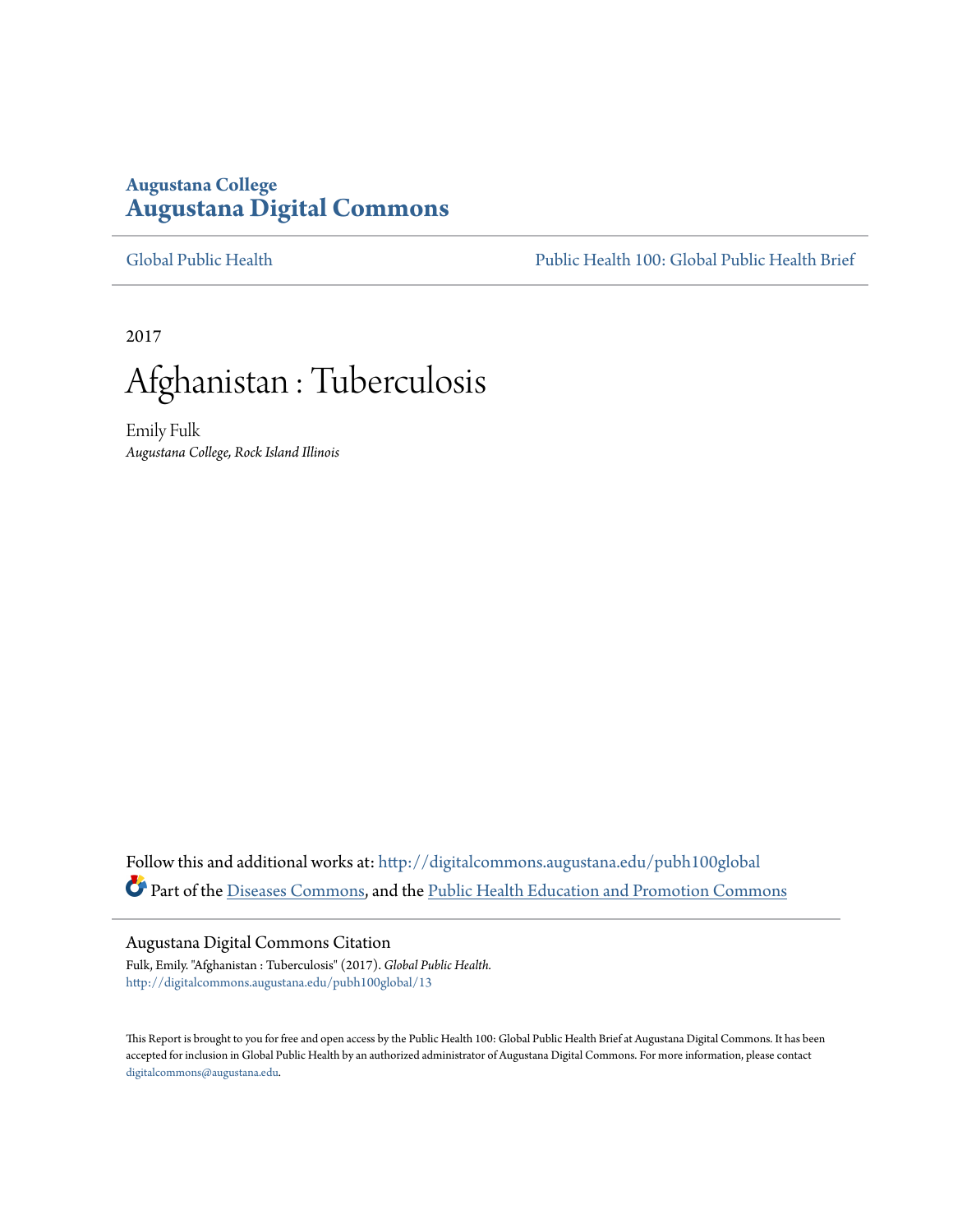## Tuberculosis in Afghanistan

## **Introduction**

Afghanistan is a low income nation with a population of over 30 million located in the Middle East. The 30 million individuals in Afghanistan together worship Islam, as it is practiced by 99.7% of the country. The government has a presidential structure, and is called the "Islamic Republic." Together they work on the problems faced by the country, like the internal war, poverty, and the ongoing epidemic of tuberculosis.

## **Tuberculosis**

Tuberculosis is one of the world's top infectious killers. There are twenty-two countries that suffer the highest burden of tuberculosis, and Afghanistan makes this list. Annually, there are around thirteen thousand deaths due to tuberculosis in Afghanistan. Tuberculosis (TB) is defined as an infectious disease most often affecting the lungs. When people affected with tuberculosis cough, they expel germs into the air. Symptoms of tuberculosis include cough (sometimes with sputum or blood), fatigue, loss of appetite, weight loss, fever, chills and night sweats. Tuberculosis is treatable with a 6-month course of antibiotics and the vast majority of cases can be cured when medicines are provided and taken properly. Without treatment, mortality rates are high, and TB can spread to other parts of the body through the bloodstream, including bones, kidneys, and even the brain.

#### **Epidemiology**

According to the Minister of Public Health in Afghanistan, Dr. Firozuddin Feroz, the tuberculosis epidemic in Afghanistan is "completely preventable and curable. The Government is committed to ensuring that each and every Afghan has access to quality TB services and medicines and that people are better informed about the disease, its causes and symptoms so they know to seek care when needed. We need to also fight the stigma associated with TB." As recently as 2014, there were an estimated 58,000 cases in Afghanistan. But, more than 25,000 of these cases were missed by Afghanistan's health system (WHO). Currently, the individuals who are at the most risk are women, children, the poor and malnourished, and

refugees. Women in Afghanistan make up two thirds of the patients in Afghanistan affected with tuberculosis.

### **The DOTS Program**

The treatment of Afghanistan's TB crisis is constantly improving despite the current level of crisis in the country. Thanks to the National Tuberculosis Control Program (NTP) established in 2005, hospitals have been established in specific provinces of Afghanistan where prevalence of tuberculosis is higher. With the help of NTP, the internationally recognized technique of DOTS, or Directly Observed Treatment, Short Course was applied to the treatment of TB in Afghanistan. DOTS is considered by WHO to be highly efficient and cost effective, which is good news for Afghanistan, a low income country. In 2009, the NTP and TB CAP (TB Control Assistance Program) developed a team from WHO to implement the DOTS program in Kabul City.



http://journals.plos.org/plosone/article/figure?id=10.1371/journal.pone.017805 3.g001

Through this coordinated and collaborative approach, 681 health workers were trained to apply the consultative process and standard operating procedures to suspected carriers of tuberculosis from 2009-2015. Through DOTS, an overall algorithm for identifying and treating tuberculosis in children who were in close contact with someone who may have been tested positive for pulmonary tuberculosis. The flow chart for this algorithm (Figure 1) is shown above on page 1. The outcome of the DOTS algorithm being implemented into Afghanistan showed a remarkable change in how TB was treated in Afghanistan. In 2010 when the program was first implemented, only 25% of